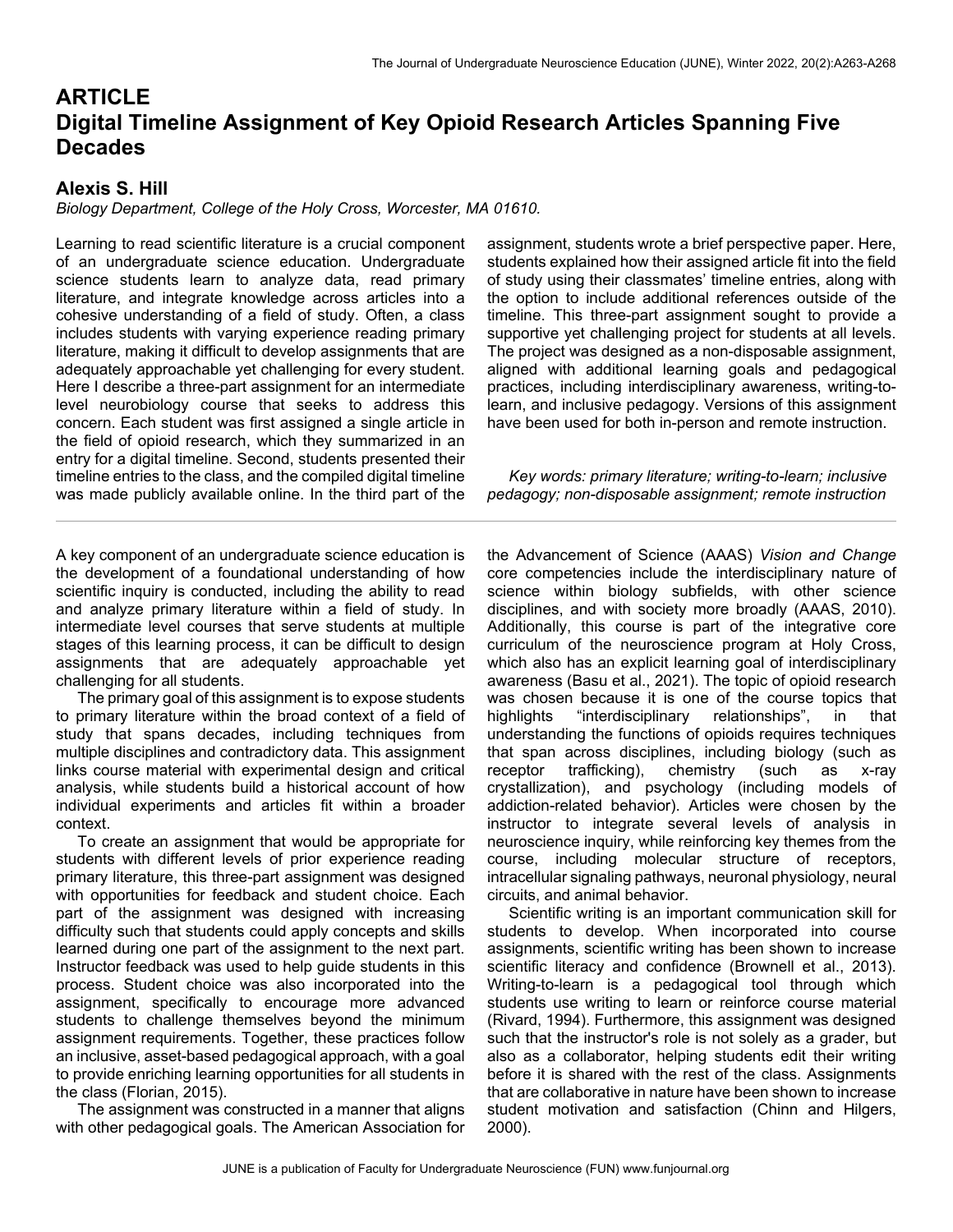In the past several years, many groups have published exciting new ways to teach students how to read literature, in flipped and project-based classes, such as the Consider, Read, Elucidate hypotheses, Analyze and interpret data, and Think of the next Experiment (CREATE) method (Hoskins et al., 2007) and Process Oriented Guided Inquiry Learning (POGIL) (Murray, 2014). Yet, some faculty have been hesitant to adopt these new practices, which may require attendance at faculty development workshops or shifts in teaching style and may be perceived to take significant time and effort to implement (Miller and Metz, 2014). The assignment described here can be integrated with many teaching styles and can require little to no class time.

 Versions of this assignment have been used for two semesters of an Intermediate Neurobiology course at a small undergraduate liberal arts college. The assignments were used during a traditional in-person semester (Fall 2018, 11 students) and remotely (Spring 2020, 25 students). Each class consisted of second- through fourth-year students and was intended to provide an entryway into primary literature, while allowing more challenging options for advanced students.

## **METHODS AND RESULTS**

#### **Assignment Part 1**

€

Students were instructed to generate a timeline entry for an assigned article. Timeline entries consisted of a brief summary of the article (five sentence maximum), a representative figure from the article (one to two figure panels), and a caption for the figure (one to two sentences).



An example timeline entry can be seen in Figure 1, a screenshot from the timeline that was generated. The full timeline from Spring 2020 is at the following URL: https://bit.ly/2VnXIP5. As can be seen at this URL, the timeline consists of a separate page for each student entry and provides an overview of key papers related to opioid research.

 A full list of the 25 articles used for this assignment (Spring 2020) are listed in the Appendix. Articles were chosen to meet the following criteria: (1) spanned multiple decades (1973-2019), (2) utilized a variety of techniques and levels of analysis, including chromatography, x-ray crystallography, electrophysiology, immunohistochemistry, and animal behavior, (3) included some findings that had been presented in class, (4) included sets of articles from the same research group, (5) included some articles with conflicting results, and (6) included some authors from groups that have been historically marginalized in STEM.

 Each student was assigned one article by matching an alphabetized list of student names and a chronological list of articles (students with last names at the beginning of the alphabet were assigned earlier papers). In a larger class, this assignment could be designed with students working in groups, where each group is assigned one or more articles.

 The audience for this assignment was the other students in the class— readers with background neurobiology knowledge, but who had not read the same article.

 Students were invited, but not required, to set up individual meetings with the instructor to discuss their article in its entirety or to ask specific questions. Students assigned long articles were also encouraged to meet with the

# **MORPHINE PROMOTES RAPID, ARRESTIN-DEPENDENT ENDOCYTOSIS OF M-OPIOID RECEPTORS IN STRIATAL NEURONS**

The primary goals of this paper were to identify the mechanism by which morphine redistributes µ-opioid receptors (MORs), a type of G-protein coupled receptor (GPCR), in the nucleus accumbens and to exclude the possibility that endogenous ligands were responsible for the redistribution of MORs. Haberstock-Debic et al. found that morphine-dependent redistribution of MORs is mediated by rapid endocytosis and is dependent on arrestin, a family of proteins important for regulating signal transduction in GPCR pathways. Haberstock-Debic et al. also found that morphine-induced endocytosis of MORs could be a direct consequence of opioid receptor activation from morphine alone. The internalization of uopioid receptors is interesting because this leaves fewer receptors on the



*Figure 1.* A screenshot of a timeline entry, including figure and figure caption (left), article title (top right in bold), summary (right) and timeline overview (across the bottom). Image Copyright 2005 Society for Neuroscience (Haberstock-Debic et al., 2005).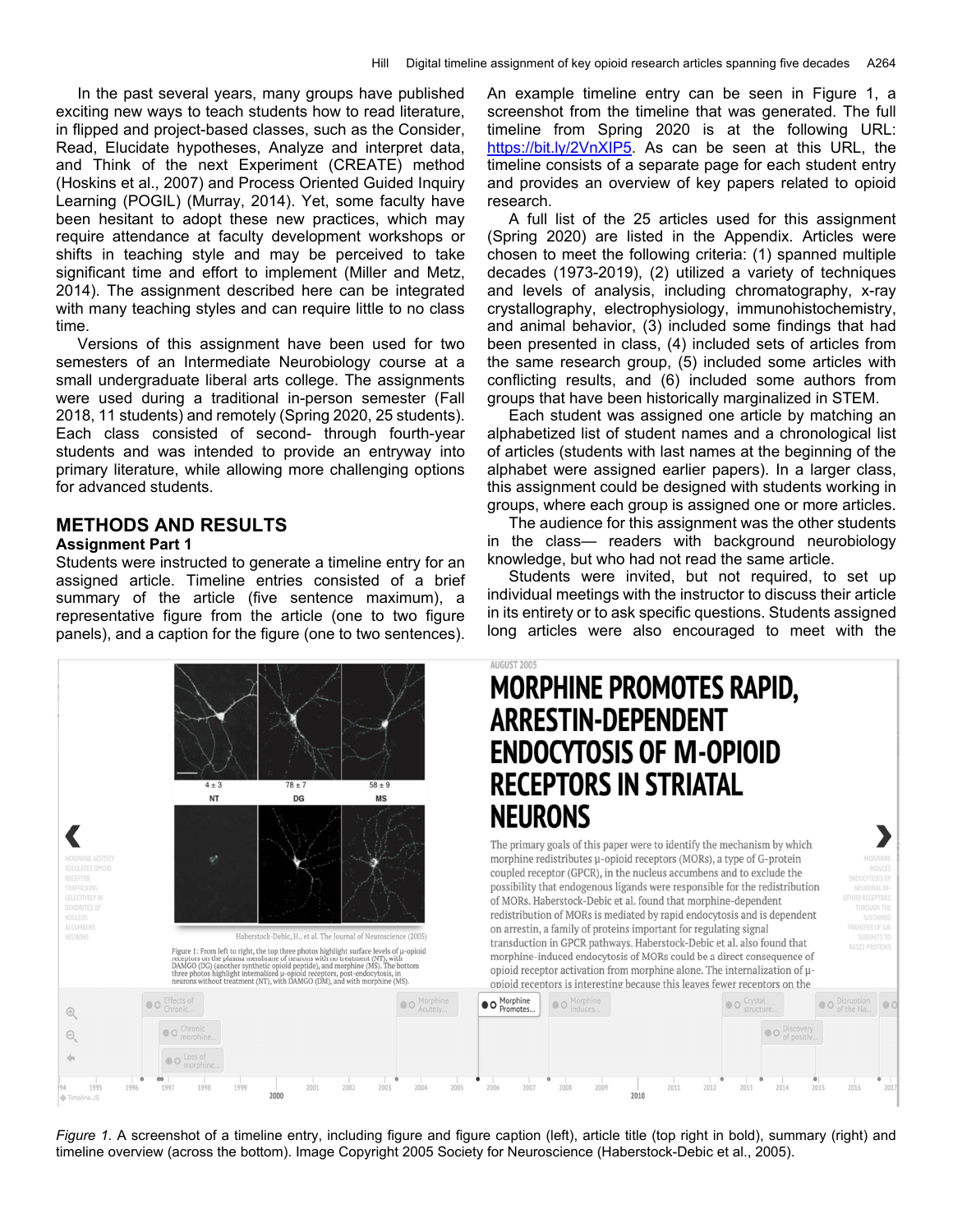instructor to determine whether to focus their summary on specific findings within the article. In Spring 2020, 10 out of 25 students met with the instructor at this stage of the assignment.

 When students turned in their timeline entries to the instructor, the entries were graded, and the instructor provided feedback to each student. Feedback included grammatical and factual corrections, comments on writing style, and guidance regarding representative figure panel selection. In Spring 2020, some students were required to fix errors; several students chose figure panels that did not align with their figure captions, and two timeline entries included factual mistakes. Editing was optional for the rest of the students. Edited timeline entries were not regraded.

 Students then uploaded their timeline entries into a shared Google Sheet, made from a TimelineJS template. TimelineJS is a free, open source, user-friendly mechanism to create digital timelines, developed by the Knight Lab at Northwestern University. The Google Sheet template can be downloaded, along with instructions and additional information from their website (https://timeline.knightlab.com). When in-person, students added their entries to the timeline all together in a computer lab, during the last ten minutes of a class period. When remote, the timeline was generated by students individually outside of class time.

#### **Assignment Part 2**

After the timeline was generated, students presented their entries to the class. In the class of eleven students, all presentations were given during a single fifty-minute class period. Each student gave a three-minute presentation of their timeline entry, while it was projected in front of the class. Each student then also answered one to two questions from classmates or the instructor. For the class of 25 students, the plan was for five groups of students to each give five- to seven-minute group presentations summarizing the main conclusions of a set of articles within the timeline. However, this portion of the assignment was cancelled in Spring 2020 due to technological, scheduling and other challenges associated with the COVID19 pandemic. Another alternative would be to have students record presentations that could be shared and viewed by students outside of class.

#### **Assignment Part 3**

Students were then assigned to each write a short perspective paper (600-900 words, excluding references), putting the findings from their assigned article into the context of the rest of the timeline. Students were directed to use the timeline to identify articles that were closely related to their assigned article. In the perspective paper, students were required to include citations of at least five articles from the timeline, and citing additional references was optional. Students were again encouraged, but not required, to meet with the instructor, to discuss any aspect of this part of the assignment.

 In Spring 2020, eleven students (out of 25) completed this part of the assignment with the minimum requirement of citing five timeline articles. Eleven students cited additional timeline articles (for a total of six through eleven cited articles), and three students cited additional sources outside of the timeline.

### **DISCUSSION**

The three-part framework of this assignment aims to provide an accessible yet challenging learning opportunity for students with varying levels of prior experience with primary literature. Prior proficiency in reading primary literature is not required. Many students may be challenged in the first part of the assignment, yet with the instructor's help, gain experience reading primary literature, which they can then apply when completing later parts of the assignment. Students who have prior experience reading primary literature may be able to complete the first part of the assignment without much difficulty, but then be challenged when they need to integrate information from several articles in the third part of the assignment.

 In the third part of the assignment, more than half of the students went beyond the minimum requirement by opting to incorporate additional cited papers within and beyond the class generated timeline. These students typically used additional articles to support relevant points. One student took a particularly creative approach, weaving in a broader context from a book about people and cultural factors that have influenced the opioid crisis (Quinones, 2015). (Excerpts from this book were initially included in the course syllabus but were cut when several class meetings were cancelled during the COVID19 pandemic.) Only three students used sources outside of the timeline. In future semesters, the handout describing the assignment may be edited to more strongly encourage students to seek additional sources. This may include more guidance as to how to find additional sources, in order to further encourage students to push themselves in this respect.

 This assignment produced a digital timeline website that was shared publicly (using the same URL included here in the Methods and Results section). This project is thus a nondisposable assignment (NDA), in that student coursework is viewed not only by the instructor, but by others within and beyond the classroom. Such assignments add value to the world outside of the classroom, which in turn increases the value of the assignment to the student (Seraphin et al., 2019). The assignment described here has the potential to be widely shared with relevant communities. The Spring 2020 Timeline was shared via Twitter, which provides a convenient platform to share this type of assignment with interested users. Several graduate students and Principal Investigators shared the post with colleagues, highlighting the usefulness of this timeline as an introduction to opioid research, or the usefulness of the digital timeline tool itself. As of April 2021, the Spring 2020 Timeline URL has been accessed via Twitter 394 times. Some NDAs are designed to create Open Educational Resources (OERs), some of which are not only used, but also revised, by the public (Wiley and Hilton III, 2018). Although digital timelines created thus far through this assignment have not been set up for public revision, this is a possibility for the future.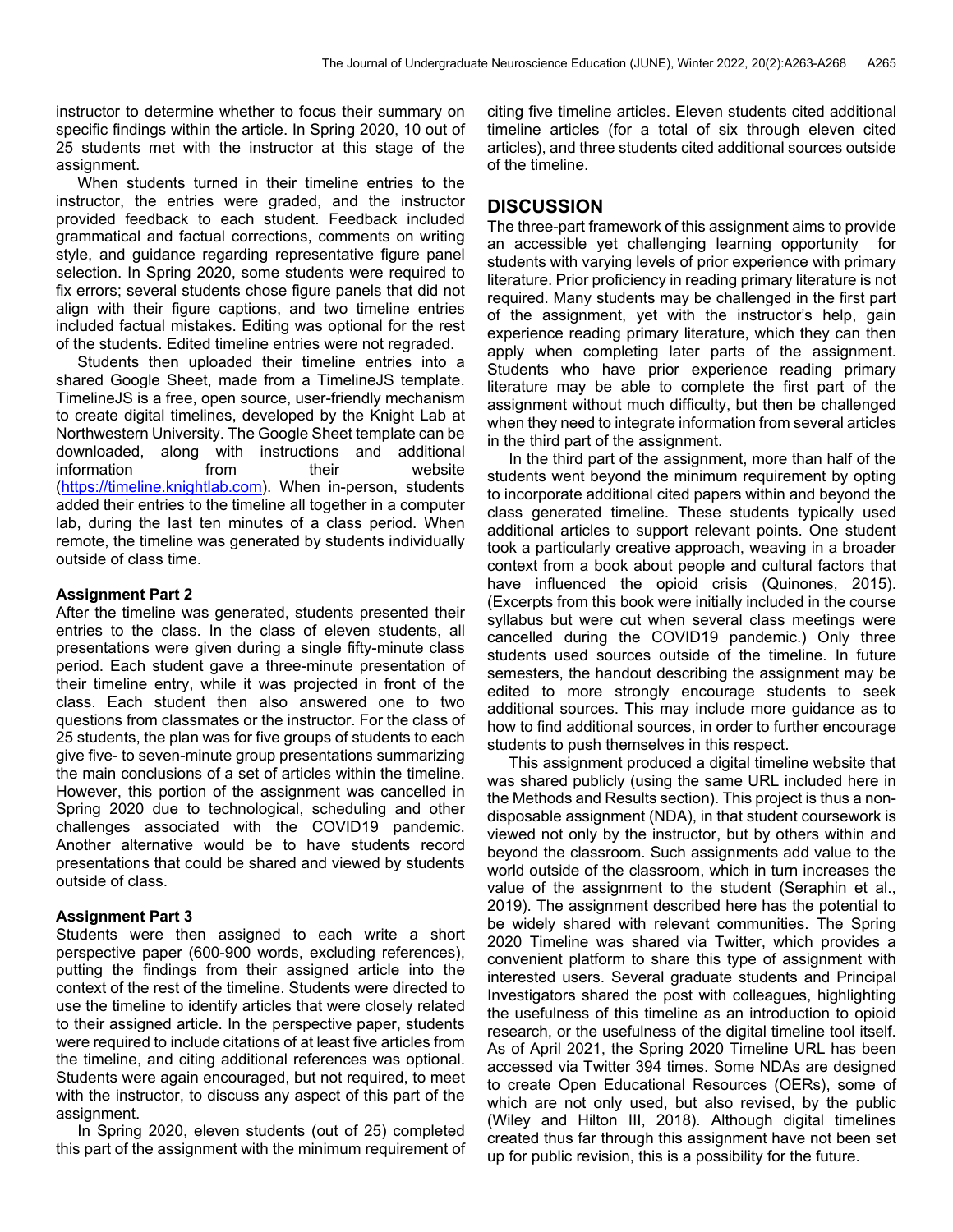The joint goal of creating a digital timeline engendered a collaborative spirit to this project. During the in-person semester, when students were together while adding their timeline entries to the shared Google Sheet and presenting their entries, students appeared excited and supportive of each other. This aspect of the assignment appeared to create comradery and a sense of joint success, as has been previously reported in cooperative group work (Johnson et al., 2014). Although students received individual grades that were not dependent on each other, they were aware throughout the assignment that they were producing a timeline together as a group. This aspect of the assignment could be incorporated into remote instruction, especially as many students have become familiar with using shared Google Sheets and platforms for virtual presentations.

 The following learning goals for this assignment may be assessed in the future:

- Practice critical reading of primary literature.
- Develop scientific writing skills, with an emphasis on clarity and brevity.
- Reinforce neuroscience concepts and experimental techniques.
- Enhance understanding of how individual techniques, experiments, and articles contribute to the broader context of an interdisciplinary scientific field.

Anecdotal student responses suggest that this assignment was successful in reinforcing course material and also in motivating students beyond the scope of the assignment. Multiple students reported to the instructor that the assignment helped their comprehension of key course topics, including intracellular G protein-coupled signaling pathways and neuronal circuit functions. In the Spring 2020 class, there were two second-year students who are part of an honors program for which they are required to pick a thesis topic during their third year. Both students approached the instructor several months after the course, with plans to write their honors theses on topics stemming from this assignment.

 In conclusion, this assignment provides a framework for teaching analysis of primary literature and scientific writing to undergraduate students with a range of prior experience. The assignment lends itself easily to exploring interdisciplinary topics, utilizes a writing-to-learn approach, creates a non-disposable work product, and can be implemented when teaching in-person or remotely.

#### **REFERENCES**

AAAS (2010) Vision and Change: A Call to Action. In. Washington, DC: AAAS

- Basu AC, Hill AS, Isaacs AK, Mondoux MA, Mruczek REB, Narita T (2021) Integrative STEM education for undergraduate neuroscience: Design and implementation. Neurosci Lett 746:135660.
- Brownell SE, Price JV, Steinman L (2013) A writing-intensive course improves biology undergraduates' perception and confidence of their abilities to read scientific literature and communicate science. Adv Physiol Educ 37(1):70-79.
- Chinn PWU, Hilgers TL (2000) From Corrector to Collaborator: The Range of Instructor Roles in Writing-Based Natural and Applied Science Classes. J Res Sci Teach 37(1):3-25.
- Florian L (2015) Inclusive Pedagogy: A transformative approach to individual differences but can it help reduce educational inequalities? Scott educ rev 47(1):5-14.
- Haberstock-Debic H, Kim KA, Yu YJ, von Zastrow M. (2005) Morphine promotes rapid, arrestin-dependent endocytosis of mu-opioid receptors in striatal neurons. J Neurosci. 25(34):7847- 57.
- Hoskins SG, Stevens LM, Nehm RH (2007) Selective use of the primary literature transforms the classroom into a virtual laboratory. Genetics 176(3):1381-1389.
- Johnson DW, Johnson RT, Smith KA (2014) Cooperative Learning: Improving University Instruction by Basing Practice on Validated Theory. J Excel Coll Teach 25(3&4):85-118.
- Miller CJ, Metz MJ (2014) A comparison of professional-level faculty and student perceptions of active learning: its current use, effectiveness, and barriers. Adv Physiol Educ 38(3):246-252.
- Murray TA (2014) Teaching students to read the primary literature using POGIL activities. Biochem Mol Biol Educ 42(2):165-173.
- Quinones S (2015) Dreamland: the true tale of America's opiate epidemic. New York, NY: Bloomsbury Press.
- Rivard LP (1994) A Review of Writing to Learn in Science: Implications for Practice and Research. J Res Sci Teach 31(9):969-983.
- Seraphin SB, Grizzell JA, Kerr-German A, Perkins MA, Grzanka PR, Hardin EE (2019) A Conceptual Framework for Non-Disposable Assignments: Inspiring Implementation, Innovation, and Research. Psychol Learn Teach 18(1):84-97.
- Knight Lab. TimelineJS. Evanston, IL: Northwestern University. Available at https://timeline.knightlab.com
- Wiley D, Hilton III JL (2018) Defining OER-Enabled Pedagogy. IRRODL 19(4).

Received June 17, 2021; revised October 13, 2021; accepted October, 13, 2021.

Acknowledgements: Thank you to Alo C. Basu for helpful comments on this manuscript.

Address correspondence to: Dr. Alexis S. Hill, Department of Biology, College of the Holy Cross, 1 College St., Worcester, MA 01610. Email: ahill@holycross.edu

> Copyright © 2022 Faculty for Undergraduate Neuroscience www.funjournal.org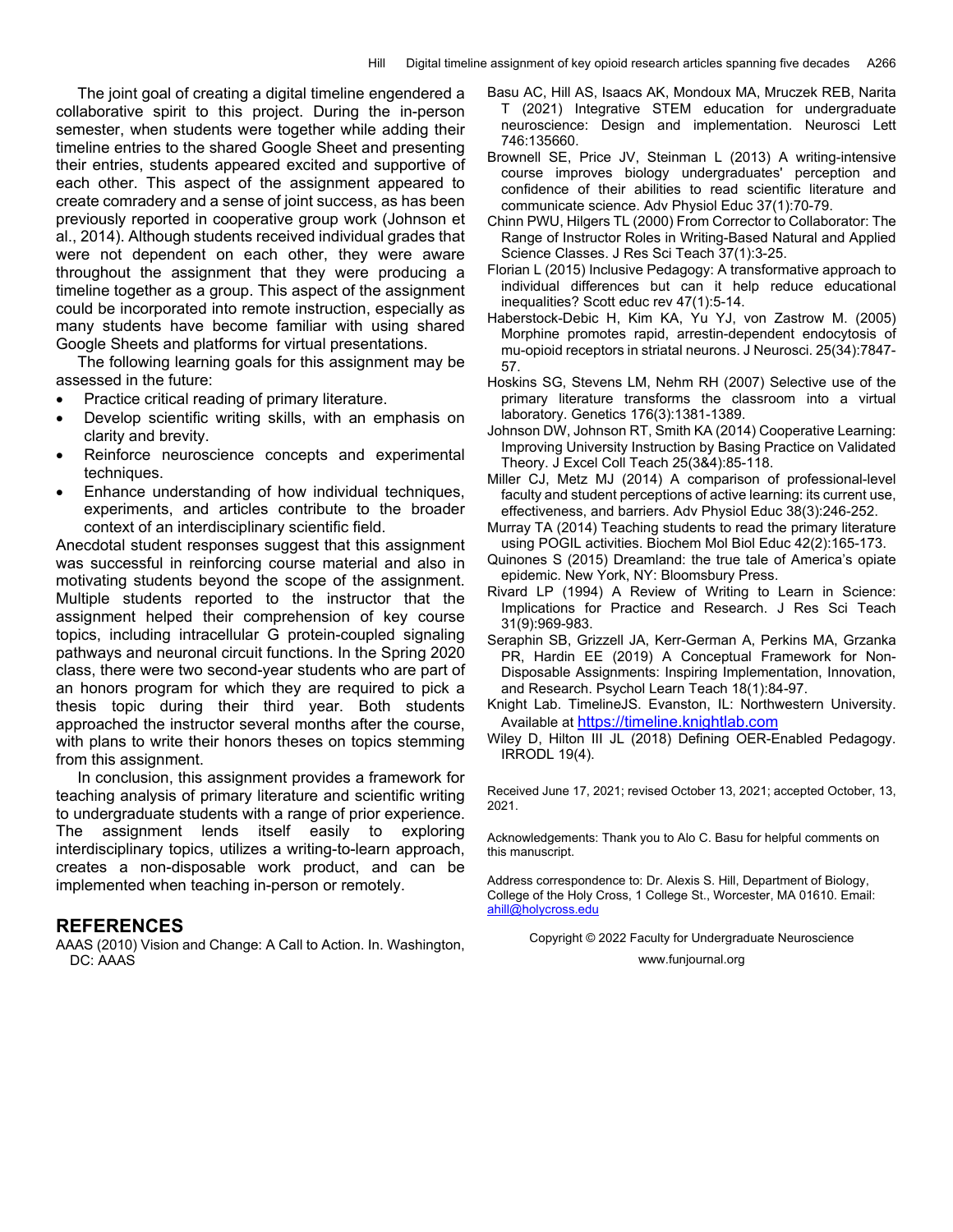## **APPENDIX ARTICLES USED FOR OPIOID RESEARCH TIMELINE (IN CHRONOLOGICAL ORDER)**

- Pert CB, Snyder SH. (1973 Mar 9) Opiate receptor: demonstration in nervous tissue. Science. 179(4077):1011-4. doi: 10.1126/science.179.4077.1011. PubMed PMID: 4687585.
- Simon EJ, Hiller JM, Edelman I. (1973 Jul) Stereospecific binding of the potent narcotic analgesic (3H) Etorphine to rat-brain homogenate. Proc Natl Acad Sci U S A. 70(7):1947-9. doi: 10.1073/pnas.70.7.1947. PubMed PMID: 4516196; PubMed Central PMCID: PMC433639.
- Hughes J, Smith TW, Kosterlitz HW, Fothergill LA, Morgan BA, Morris HR. (1975 Dec 18) Identification of two related pentapeptides from the brain with potent opiate agonist activity. Nature. 258(5536):577-80. doi: 10.1038/258577a0. PubMed PMID: 1207728.
- Simantov R, Snyder SH. (1976 Jul) Morphine-like peptides in mammalian brain: isolation, structure elucidation, and interactions with the opiate receptor. Proc Natl Acad Sci U S A. 73(7):2515-9. doi: 10.1073/pnas.73.7.2515. PubMed PMID: 1065904; PubMed Central PMCID: PMC430630.
- Iwatsubo K, Clouet DH. (1977 Aug) Effects of morphine and haloperidol on the electrical activity of rat nigrostriatal neurons. J Pharmacol Exp Ther. 202(2):429-36. PubMed PMID: 886472.
- Nowycky MC, Walters JR, Roth RH. (1978) Dopaminergic neurons: effect of acute and chronic morphine administration on single cell activity and transmitter metabolism. J Neural Transm. 42(2):99- 116. doi: 10.1007/BF01675349. PubMed PMID: 206664.
- Matthews RT, German DC. (1984 Mar) Electrophysiological evidence for excitation of rat ventral tegmental area dopamine neurons by morphine. Neuroscience. 11(3):617-25. doi: 10.1016/0306-4522(84)90048-4. PubMed PMID: 6717805.
- Trulson ME, Arasteh K. (1985 Aug 7) Morphine increases the activity of midbrain dopamine neurons in vitro. Eur J Pharmacol. 114(1):105-9. doi: 10.1016/0014-2999(85)90530-8. PubMed PMID: 2931290.
- North RA, Williams JT, Surprenant A, Christie MJ. (1987 Aug) Mu and delta receptors belong to a family of receptors that are coupled to potassium channels. Proc Natl Acad Sci U S A. 84(15):5487-91. doi: 10.1073/pnas.84.15.5487. PubMed PMID: 2440052; PubMed Central PMCID: PMC298884.
- Di Chiara G, Imperato A. (1988 Jul) Drugs abused by humans preferentially increase synaptic dopamine concentrations in the mesolimbic system of freely moving rats. Proc Natl Acad Sci U S A. 85(14):5274-8. doi: 10.1073/pnas.85.14.5274. PubMed PMID: 2899326; PubMed Central PMCID: PMC281732.
- Miyake M, Christie MJ, North RA. (1989 May) Single potassium channels opened by opioids in rat locus ceruleus neurons. Proc Natl Acad Sci U S A. 86(9):3419-22. doi: 10.1073/pnas.86.9.3419. PubMed PMID: 2566172; PubMed Central PMCID: PMC287144.
- Johnson SW, North RA. (1992 Feb) Opioids excite dopamine neurons by hyperpolarization of local interneurons. J Neurosci. 12(2):483-8. PubMed PMID: 1346804; PubMed Central PMCID: PMC6575608.
- Sim LJ, Selley DE, Dworkin SI, Childers SR. (1996 Apr 15) Effects of chronic morphine administration on mu opioid receptorstimulated [35S]GTPgammaS autoradiography in rat brain. J Neurosci. 16(8):2684-92. PubMed PMID: 8786444; PubMed Central PMCID: PMC6578746.
- Sklair-Tavron L, Shi WX, Lane SB, Harris HW, Bunney BS, Nestler EJ. (1996 Oct 1) Chronic morphine induces visible changes in the morphology of mesolimbic dopamine neurons. Proc Natl Acad Sci U S A. 93(20):11202-7. doi: 10.1073/pnas.93.20.11202. PubMed PMID: 8855333; PubMed Central PMCID: PMC38308.
- Matthes HW, Maldonado R, Simonin F, Valverde O, Slowe S, Kitchen I, Befort K, Dierich A, Le Meur M, Dollé P, Tzavara E, Hanoune J, Roques BP, Kieffer BL. (1996 Oct 31) Loss of morphine-induced analgesia, reward effect and withdrawal symptoms in mice lacking the mu-opioid-receptor gene. Nature. 383(6603):819-23. doi: 10.1038/383819a0. PubMed PMID: 8893006.
- Haberstock-Debic H, Wein M, Barrot M, Colago EE, Rahman Z, Neve RL, Pickel VM, Nestler EJ, von Zastrow M, Svingos AL. (2003 May 15) Morphine acutely regulates opioid receptor trafficking selectively in dendrites of nucleus accumbens neurons. J Neurosci.;23(10):4324-32. PubMed PMID: 12764121; PubMed Central PMCID: PMC6741100.
- Haberstock-Debic H, Kim KA, Yu YJ, von Zastrow M. (2005 Aug 24) Morphine promotes rapid, arrestin-dependent endocytosis of mu-opioid receptors in striatal neurons. J Neurosci. 25(34):7847- 57. doi: 10.1523/JNEUROSCI.5045-04.2005. PubMed PMID: 16120787; PubMed Central PMCID: PMC6725258.
- Rodríguez-Muñoz M, de la Torre-Madrid E, Sánchez-Blázquez P, Garzón J. (2007 Jul 17) Morphine induces endocytosis of neuronal mu-opioid receptors through the sustained transfer of Galpha subunits to RGSZ2 proteins. Mol Pain. 3:19. doi: 10.1186/1744-8069-3-19. PubMed PMID: 17634133; PubMed Central PMCID: PMC1947952.
- Manglik A, Kruse AC, Kobilka TS, Thian FS, Mathiesen JM, Sunahara RK, Pardo L, Weis WI, Kobilka BK, Granier S. (2012 Mar 21) Crystal structure of the µ-opioid receptor bound to a morphinan antagonist. Nature. 485(7398):321-6. doi: 10.1038/nature10954. PubMed PMID: 22437502; PubMed Central PMCID: PMC3523197.
- Burford NT, Clark MJ, Wehrman TS, Gerritz SW, Banks M, O'Connell J, Traynor JR, Alt A. (2013 Jun 25) Discovery of positive allosteric modulators and silent allosteric modulators of the μ-opioid receptor. Proc Natl Acad Sci U S A. 110(26):10830- 5. doi: 10.1073/pnas.1300393110. PubMed PMID: 23754417; PubMed Central PMCID: PMC3696790.
- Livingston KE, Traynor JR. (2014 Dec 23) Disruption of the Na+ ion binding site as a mechanism for positive allosteric modulation of the mu-opioid receptor. Proc Natl Acad Sci U S A. 111(51):18369-74. doi: 10.1073/pnas.1415013111. PubMed PMID: 25489080; PubMed Central PMCID: PMC4280615.
- Manglik A, Lin H, Aryal DK, McCorvy JD, Dengler D, Corder G, Levit A, Kling RC, Bernat V, Hübner H, Huang XP, Sassano MF, Giguère PM, Löber S, Da Duan, Scherrer G, Kobilka BK, Gmeiner P, Roth BL, Shoichet BK. (2016 Sep 8) Structure-based discovery of opioid analgesics with reduced side effects. Nature. 537(7619):185-190. doi: 10.1038/nature19112. PubMed PMID: 27533032; PubMed Central PMCID: PMC5161585.
- Schmid CL, Kennedy NM, Ross NC, Lovell KM, Yue Z, Morgenweck J, Cameron MD, Bannister TD, Bohn LM. (2017 Nov 16) Bias Factor and Therapeutic Window Correlate to Predict Safer Opioid Analgesics. Cell. 171(5):1165-1175.e13. doi: 10.1016/j.cell.2017.10.035. PubMed PMID: 29149605; PubMed Central PMCID: PMC5731250.
- Hill R, Disney A, Conibear A, Sutcliffe K, Dewey W, Husbands S, Bailey C, Kelly E, Henderson G. (2018 Jul) The novel μ-opioid receptor agonist PZM21 depresses respiration and induces tolerance to antinociception. Br J Pharmacol. 175(13):2653- 2661. doi: 10.1111/bph.14224. PubMed PMID: 29582414; PubMed Central PMCID: PMC6003631.
- Kudla L, Bugno R, Skupio U, Wiktorowska L, Solecki W, Wojtas A, Golembiowska K, Zádor F, Benyhe S, Buda S, Makuch W, Przewlocka B, Bojarski AJ, Przewlocki R. (2019 Dec 8)